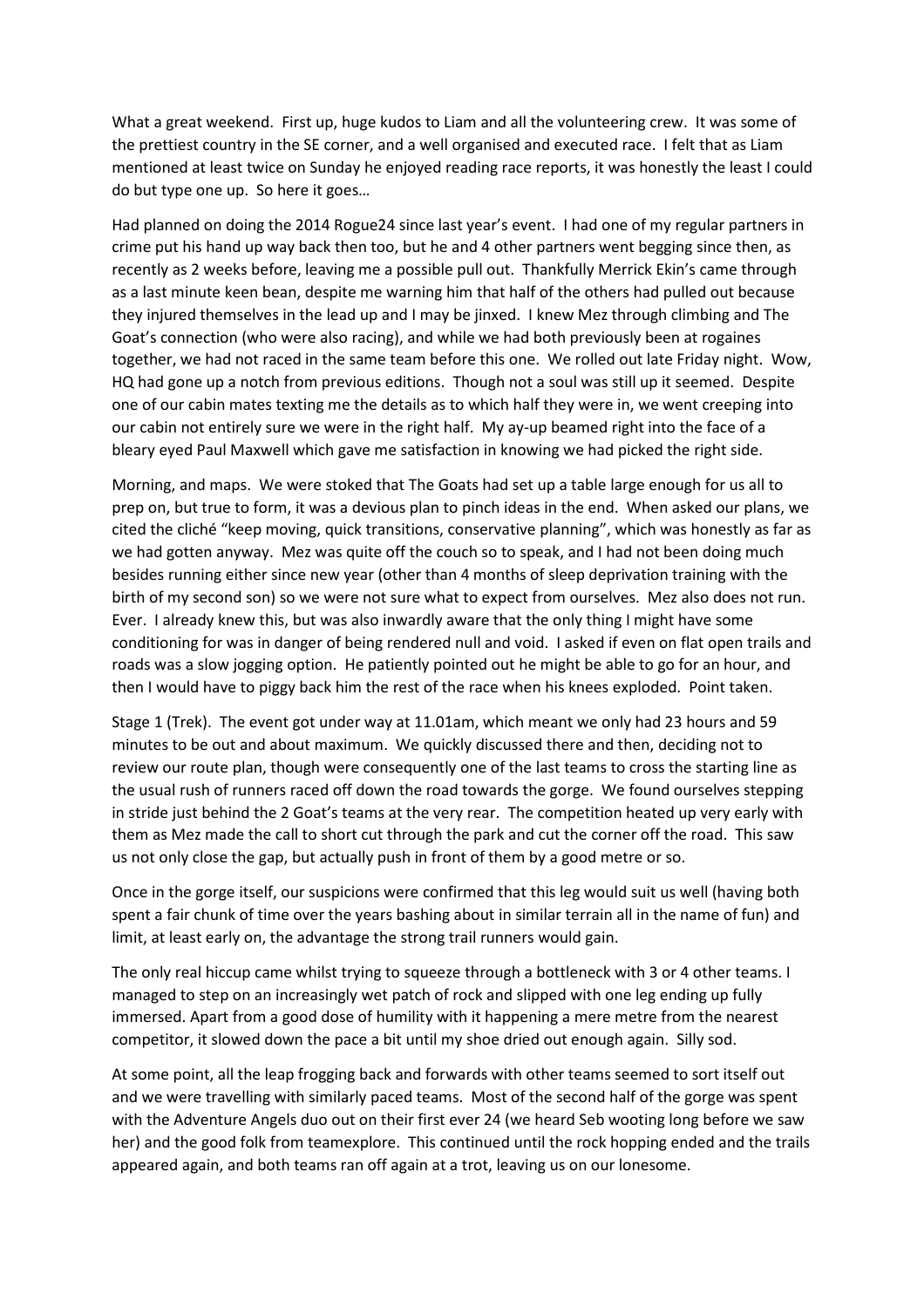A little bit of bother finding CP7 after paying too much attention to the trails marked on the map and not the contours. We saw the AA's again at CP12 and walked into transition together after that.

I think that this stage was one of the finest backdrops for a navigation race I have done.

TA. Highlight: Cold coconut water.

Stage 2 (Kayak). We wanted to try to clear the first kayak before nightfall. It was a beautiful afternoon to paddle in another speccy part of the world, and we both felt relaxed paddling. The tension camp chairs Mez had used at the inaugural Rogue24 got an absolute thumbs up from me, making the red tubs actually comfortable. We set into a maintainable rhythm with a background of badly sung tunes ranging from pirate songs to Blind Melon to Banjo Paterson poems.

The dead and bloated roo floating just off CP17 had us glad the day light was there again as we picked it out visibly first rather than nasally and gave it a nice wide birth. In the end, the last CP was collected just on nightfall following a glorious sunset, and we got back to the transition not long after that.

TA. Highlight: Fresh change of clothes.

Stage 3 (Trek). Again, we planned on clearing this one, and set about it generally keeping just ahead of our estimated times. It was on this leg that Mez started bleating anytime we saw a crowd of 4 headlights coming our way thinking it was our cabin-mate rivals, but more often than not we just got strange looks from other teams we did not know. Mez also suggested dropping CP26, but I stubbornly stuck to the idea of nabbing all the CP's on the trek – probably our only real mistake for the stage - it was a bit of a horror show getting to it approaching from the northern side and we ended up cutting into out MTB allocated time by over half an hour.

TA. Highlight: Hot food and slightly longer transition. It is amazing how fairly plain food suddenly tastes great if you just add boiling water after 11 hours of trail food only.

Stage 4 (MTB). So, settling into a night on the bike, we seemed to climb and climb and climb for the first few hours. We dropped a couple of planned CP's early on trying to make up about 45 minutes we had lost on the previous trek, and I began to feel like we possibly could have blown it a little. A friendly team at CP37 summed it up with "just going through the motions". We burnt a couple more CP's, but at least got back on time. I started to enjoy it again come CP43 as it was entirely downhill from the previous CP40. By CP42 I was feeling good about the world again and content with the prospect of the long climb back up to CP46 and beyond. Mixing it up with a few other teams on the way up who seemed similarly over the undulations helped as well.

The event highlight for us was dawn (as it often seems to be), but not just for the second wind it gave us – riding down to CP55 with the pink sky breaking over rolling green hills and gullies filled with fog was both beautiful and inspiring. I rolled all the way down to the main road sucking slow deep breaths of contentment and very happy with my lot in life.

It was not that long after and again we were delighted, this time being so thankful we took a clockwise direction and were riding down (and not up) the road north of Lake Perseverance.

TA. Highlight: Eating something other than orange shot blok jubes.

Stage 5 (kayak). We set about the last kayak stage happy to be off our feet initially, but unlike the relaxed easy feeling we had paddling the previous day, from the first stroke we both felt tired and sore. The lack of conditioning was starting to show. The hike into CP62 was also slow compared to